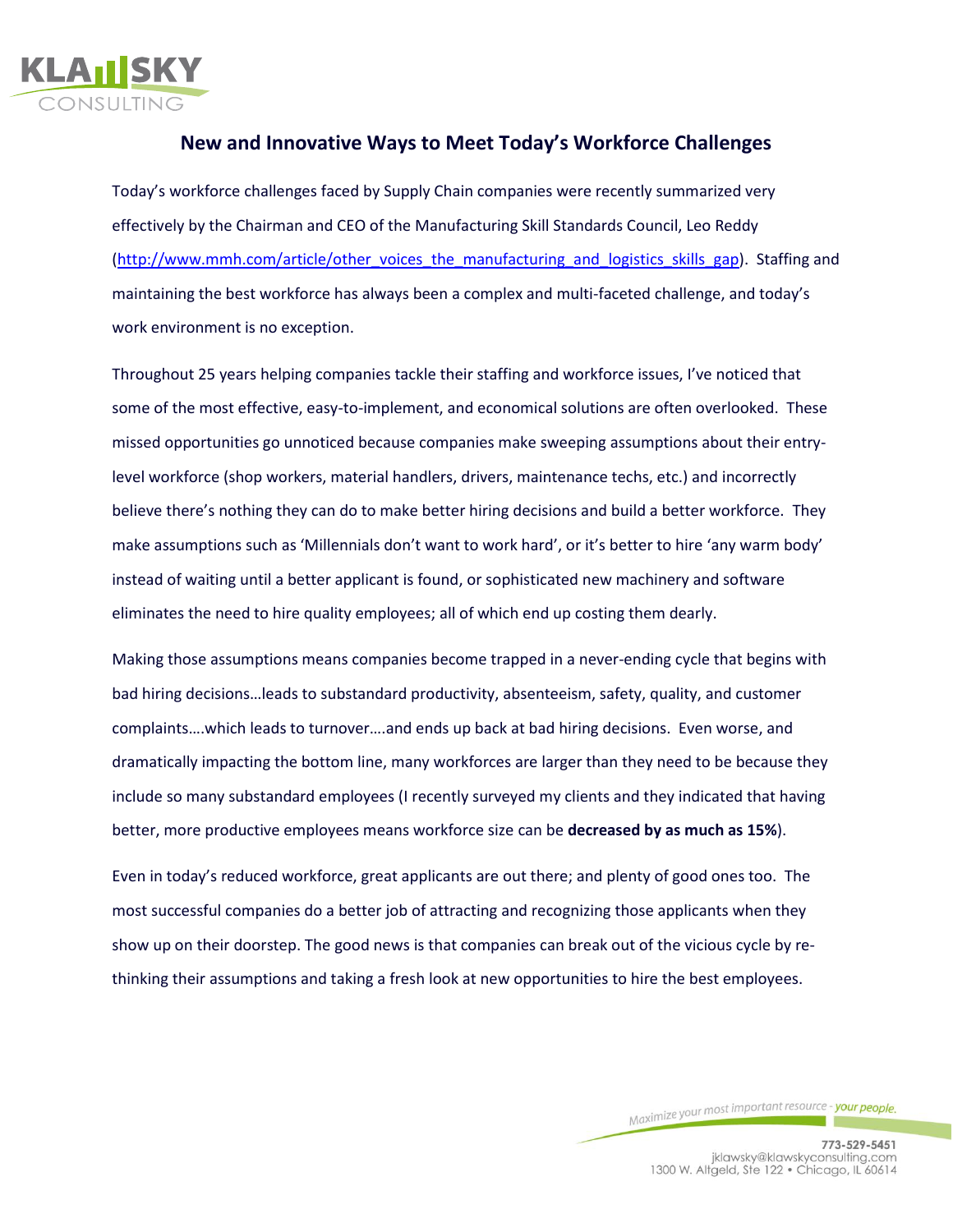

**New Opportunity to Increase Workforce Productivity:** An effective, cutting-edge approach for use with Distribution Center workforces is to 'link' the Material Handler hiring process directly to engineered performance standards for the job. And then use that linkage information to develop a specific hiring profile just for that Material Handler role. Think about it, it doesn't make sense to implement engineered performance standards, or add new machinery, or install new software without making corresponding changes to the Material Handler hiring profile. If you don't update the hiring process, you'll continue to build your workforce with employees who are best suited to the old way of doing business, not the new way.

**New Opportunity to Make Better Hiring Decisions**: *Kaizen* and other continuous improvement techniques are extremely effective for improving manufacturing processes. Some of my most progressive clients have borrowed those exact techniques and applied them to their hiring practices. They've achieved tremendous results by implementing improvement techniques such as tracing employee job performance ratings back to hiring decisions and recruiting sources so they can diagnose reasons for successes and failures; measuring accuracy rates for each of their hiring tools (interviews and tests) so they can make needed adjustments; measuring interviewer performance and holding them accountable for following rating procedures and standards; and using expert coaching and feedback about how to make better, more accurate hiring decisions.

**New Opportunity to Improve Employee Engagement:** Don't assume your superstar employee will also be your superstar Supervisor (Michael Jordan would not make a great coach, and great employees rarely make great Supervisors). So don't simply promote your best employee to Supervisor; instead, develop a Supervisor selection process that is linked to the Supervisor's most important job responsibilities. It's worth the time and effort to use that selection process because great Supervisors can be the single greatest impact on improving your workforce's engagement.

**New Opportunity to Expand Your Applicant Pool:** You'll achieve the greatest results if you can effectively incorporate Millennials into your workforce. Contrary to popular belief, Millennials actually do want to do good work…but the secret to motivating them is they need to know why the work is important and how it helps customers. So take the time to incorporate that information into the

Махіпи

pur people.